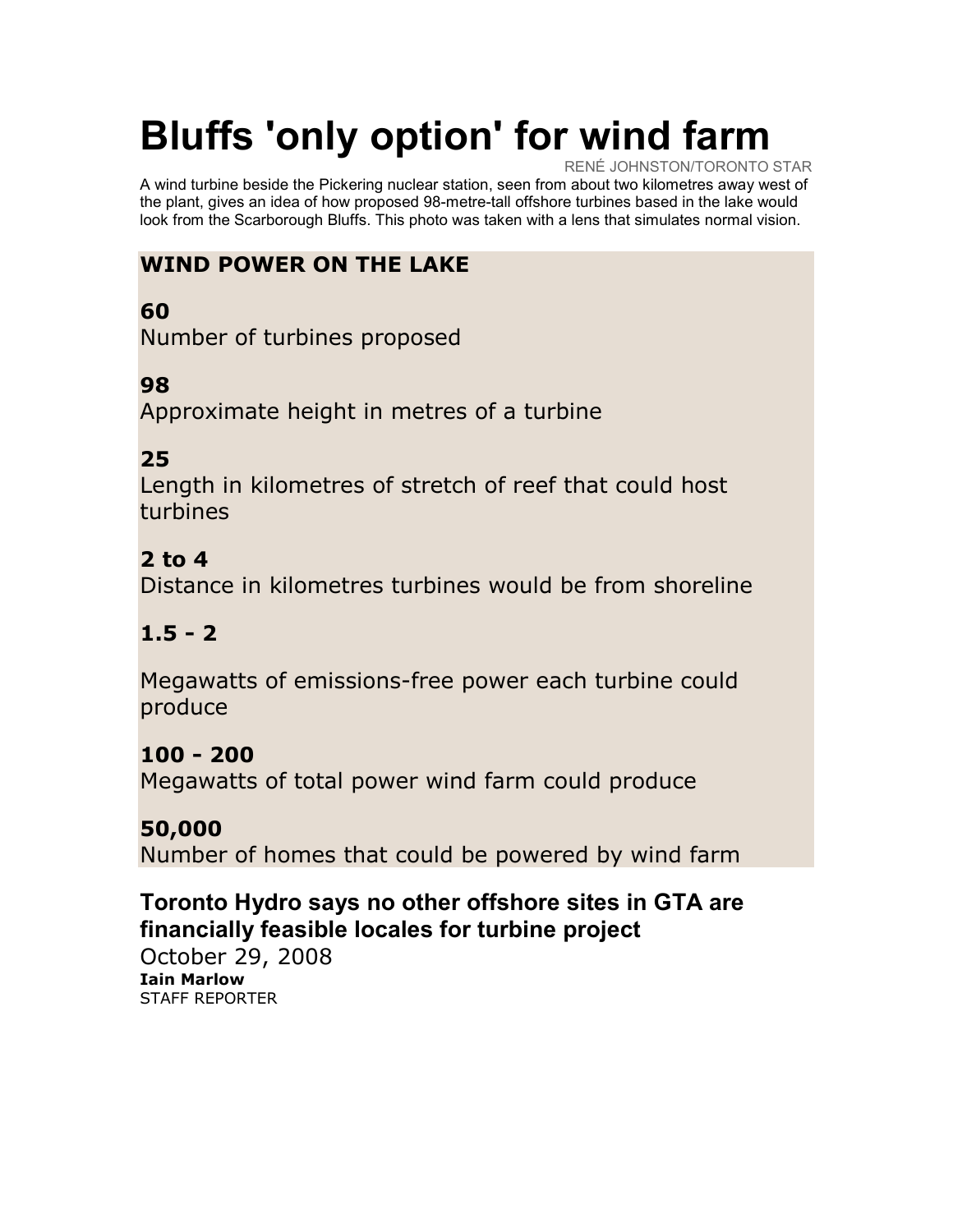The proposed site of a wind farm off the Scarborough Bluffs in Lake Ontario is the only place in the GTA where wind power might be feasible, Toronto Hydro said yesterday.

"Within the City of Toronto borders, it is pretty much the only option," said Joan McLean, spokesperson for the project.

Noting they had already investigated the west end, McLean added: "The reality is that the construction of offshore wind turbines is not financially feasible (in) over 20 meters of water depth," which excludes much of the GTA's shoreline.

Toronto Hydro Energy Services has proposed placing up to 60 massive turbines on a swath of shallow reef from Ajax to the Leslie Spit. The project has prompted intense interest from locals concerned about its impact on the view, the shore, and residents. Some 400 people showed up to an information session Monday - twice as many as could fit in the hall. It was postponed and will be rescheduled.

"The noise concerns me," said resident Jeanne Gagné. "This would be one of the first to be so close to a residential area. Everybody is pointing at us as being not-in-my-backyard. ... But it's more: Is this the best backyard?" she added.

The meeting was to discuss installing an anemometer which measures wind speed and direction - offshore to collect data for a year.

"We're going to find wind, for sure," McLean said, noting the question was whether it would prove the plan financially justified.

Large turbines already stand at Exhibition Place and in Pickering. Oakville Hydro experimented with placing one in a park but, as with the others, inconsistent onshore winds led to inconsistent results.